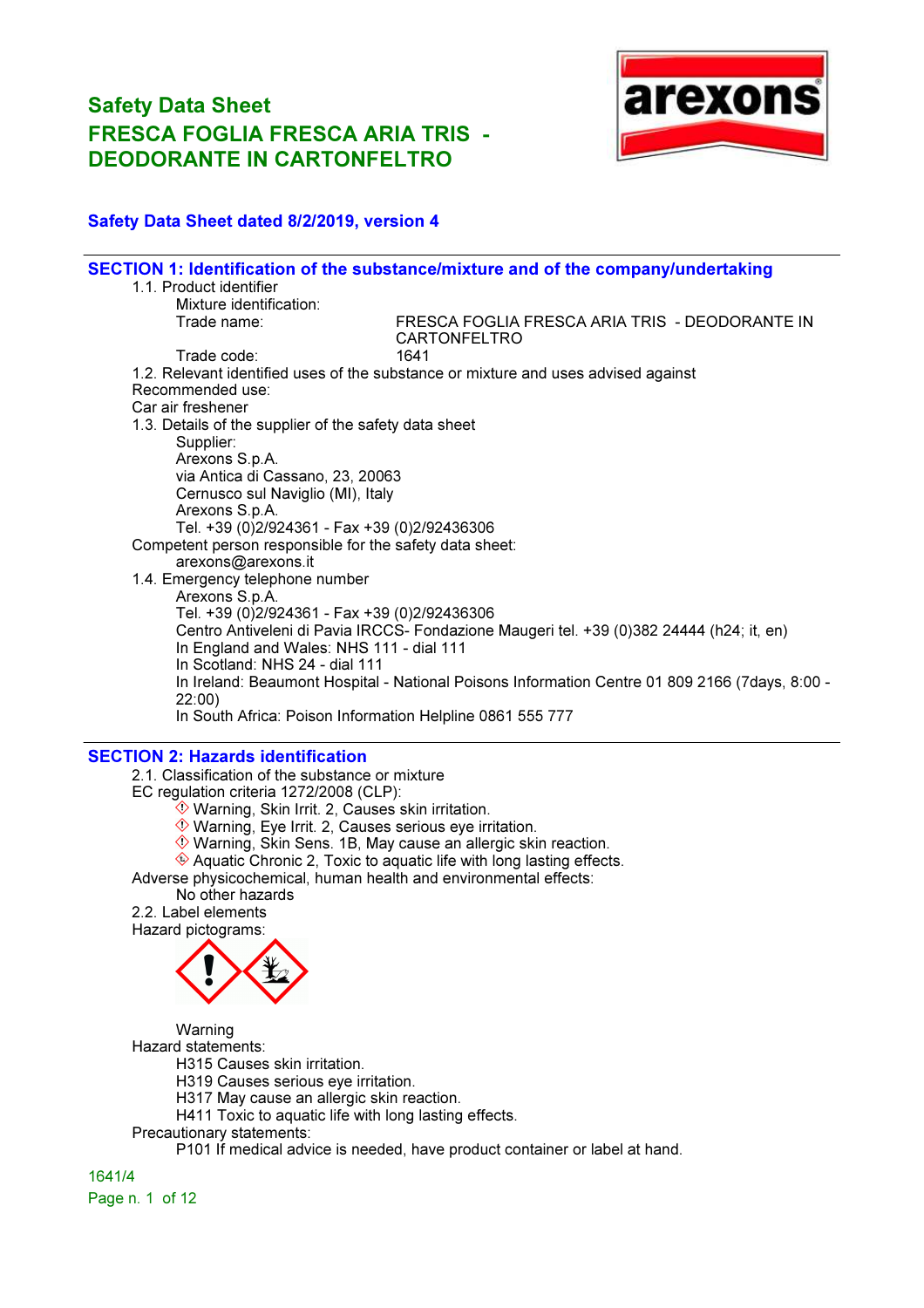

P102 Keep out of reach of children. P103 Read label before use. P261 Avoid breathing vapours. P273 Avoid release to the environment. P302+P352 IF ON SKIN: Wash with plenty of soap and water. P305+P351+P338 IF IN EYES: Rinse cautiously with water for several minutes. Remove contact lenses, if present and easy to do. Continue rinsing. P333+P313 If skin irritation or rash occurs: Get medical advice/attention. P337+P313 If eye irritation persists: Get medical advice/attention. P391 Collect spillage. P501 Dispose of contents/container in accordance with applicable regulations. Special Provisions: None **Contains** PARA-TERT-BUTYLCYCLOHEXYL ACETATE Linalool: May produce an allergic reaction. citral: May produce an allergic reaction. 6,7-dihydro-1,1,2,3,3-pentamethyl-4(5H)-indanone: May produce an allergic reaction. 1-(1,2,3,4,5,6,7,8-octahydro-2,3,8,8-tetramethyl-2-naphthyl)ethan-1-one: May produce an allergic reaction. 2-Methylundecanal: May produce an allergic reaction. 1-(1,2,3,4,6,7,8,8a-octahydro-2,3,8,8-tetramethyl-2-naphthyl)ethan-1-one: May produce an allergic reaction. 1-(1,2,3,5,6,7,8,8a-octahydro-2,3,8,8-tetramethyl-2-naphthyl)ethan-1-one: May produce an allergic reaction. Special provisions according to Annex XVII of REACH and subsequent amendments: None

2.3. Other hazards vPvB Substances: None - PBT Substances: None Other Hazards: No other hazards

### SECTION 3: Composition/information on ingredients

#### 3.1. Substances N.A.

### 3.2. Mixtures

Hazardous components within the meaning of the CLP regulation and related classification: >= 10% - < 12,5% 2,6-dimethyloct-7-en-2-ol

REACH No.: 01-2119457274-37, CAS: 18479-58-8, EC: 242-362-4 **1**3.2/2 Skin Irrit. 2 H315 **♦ 3.3/2 Eye Irrit. 2 H319** 

>= 7% - < 10% PARA-TERT-BUTYLCYCLOHEXYL ACETATE CAS: 32210-23-4, EC: 250-954-9 3.4.2/1B Skin Sens. 1B H317 4.1/C3 Aquatic Chronic 3 H412

>= 3% - < 5% Linalool

REACH No.: 01-2119474016-42, CAS: 78-70-6, EC: 201-134-4 **♦ 3.2/2 Skin Irrit. 2 H315**  3.4.2/1B Skin Sens. 1B H317 3.3/2 Eye Irrit. 2 H319

>= 2% - < 3% citral Index number: 605-019-00-3, CAS: 5392-40-5, EC: 226-394-6

1641/4

Page n. 2 of 12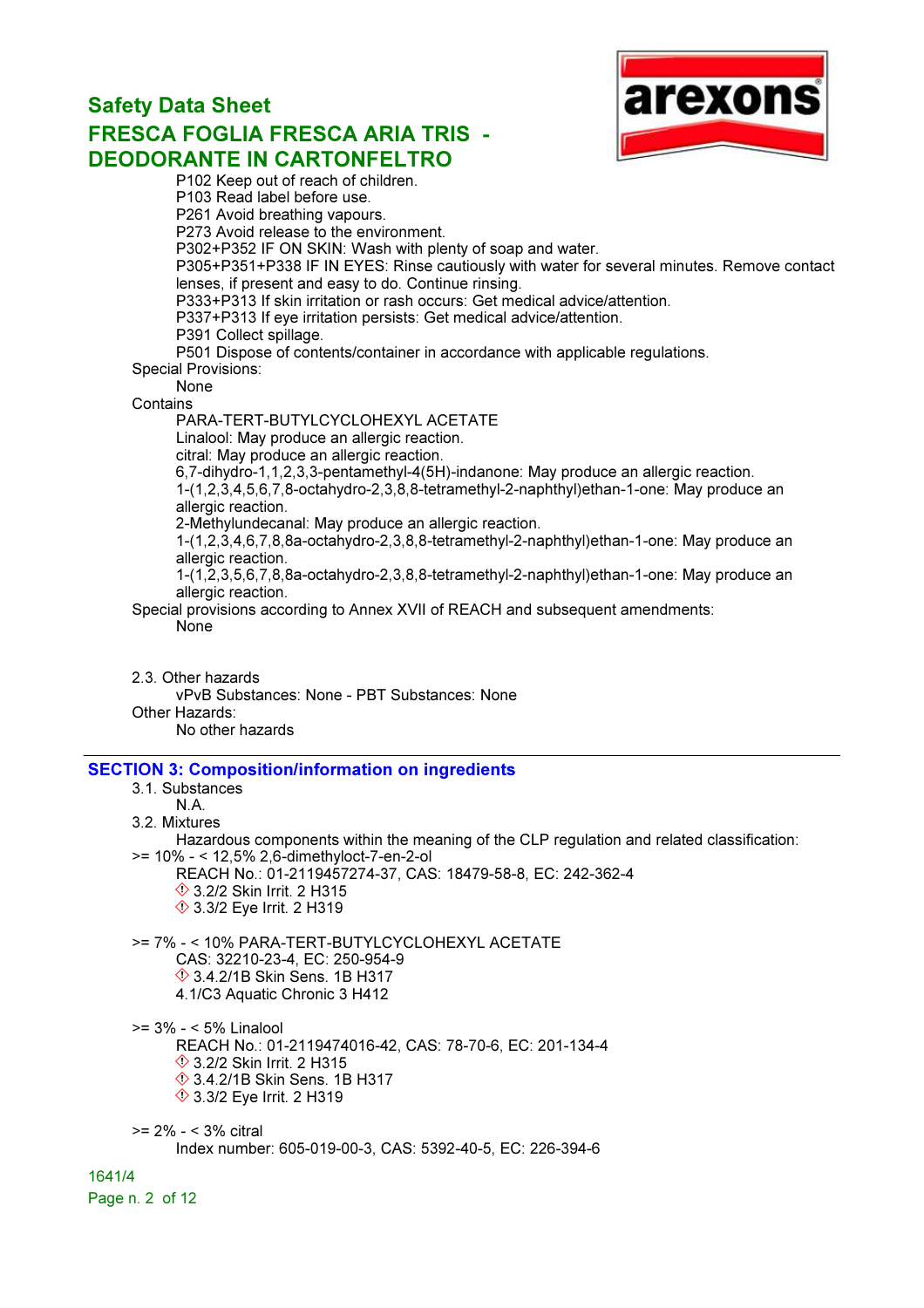### arexon Safety Data Sheet FRESCA FOGLIA FRESCA ARIA TRIS - DEODORANTE IN CARTONFELTRO **♦ 3.2/2 Skin Irrit. 2 H315**  3.4.2/1B Skin Sens. 1B H317 **♦ 3.3/2 Eye Irrit. 2 H319** >= 2% - < 3% l-menthol CAS: 2216-51-5, EC: 218-690-9 **♦ 3.2/2 Skin Irrit. 2 H315 ♦ 3.3/2 Eye Irrit. 2 H319** >= 2% - < 3% CEDROL CAS: 77-53-2, EC: 201-035-6  $\otimes$  4.1/C2 Aquatic Chronic 2 H411 >= 0,5% - < 1% 1-(1,2,3,4,5,6,7,8-octahydro-2,3,8,8-tetramethyl-2-naphthyl)ethan-1-one REACH No.: 01-2119489989-04, CAS: 54464-57-2, EC: 259-174-3 **♦ 3.2/2 Skin Irrit. 2 H315**  3.4.2/1B Skin Sens. 1B H317 ♦ 4.1/C1 Aquatic Chronic 1 H410  $>= 0,5\% - < 1\%$  2-Methylundecanal CAS: 110-41-8, EC: 203-765-0 **♦ 3.2/2 Skin Irrit. 2 H315 1**3.4.2/1B Skin Sens. 1B H317 ♦ 4.1/A1 Aquatic Acute 1 H400 ♦ 4.1/C1 Aquatic Chronic 1 H410 >= 0,5% - < 1% 6,7-dihydro-1,1,2,3,3-pentamethyl-4(5H)-indanone CAS: 33704-61-9, EC: 251-649-3 **♦ 3.2/2 Skin Irrit. 2 H315** ♦ 4.1/C2 Aquatic Chronic 2 H411 3.4.2/1 Skin Sens. 1 H317 **♦ 3.3/2 Eye Irrit. 2 H319**

>= 0,25% - < 0,5% Alpha-cedrene CAS: 469-61-4 **♦ 3.10/1 Asp. Tox. 1 H304** ♦ 4.1/A1 Aquatic Acute 1 H400 ♦ 4.1/C1 Aquatic Chronic 1 H410

>= 0,25% - < 0,5% 1-(1,2,3,5,6,7,8,8a-octahydro-2,3,8,8-tetramethyl-2-naphthyl)ethan-1-one CAS: 68155-66-8 **♦ 3.2/2 Skin Irrit. 2 H315**  3.4.2/1 Skin Sens. 1 H317 ♦ 4.1/C1 Aquatic Chronic 1 H410 >= 0,25% - < 0,5% 1-(1,2,3,4,6,7,8,8a-octahydro-2,3,8,8-tetramethyl-2-naphthyl)ethan-1-one CAS: 68155-67-9, EC: 268-979-9

- **♦ 3.2/2 Skin Irrit. 2 H315**
- 3.4.2/1B Skin Sens. 1B H317
- ♦ 4.1/C1 Aquatic Chronic 1 H410

### SECTION 4: First aid measures

4.1. Description of first aid measures In case of skin contact:

1641/4 Page n. 3 of 12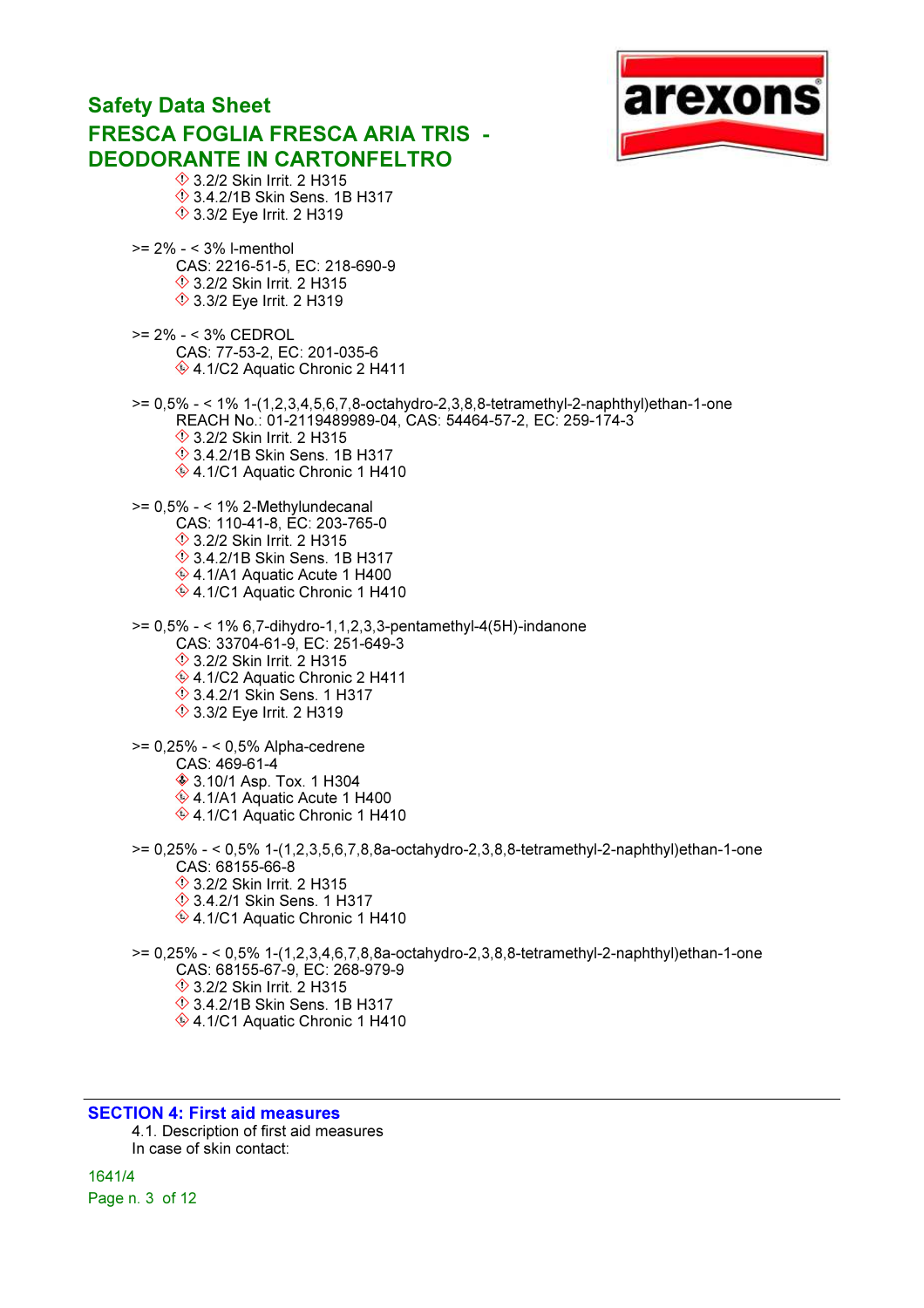

Immediately take off all contaminated clothing. Remove contaminated clothing immediately and dispose off safely. After contact with skin, wash immediately with soap and plenty of water.

In case of eyes contact:

After contact with the eyes, rinse with water with the eyelids open for a sufficient length of time, then consult an opthalmologist immediately.

Protect uninjured eve.

In case of Ingestion:

Do not under any circumstances induce vomiting. OBTAIN A MEDICAL EXAMINATION IMMEDIATELY.

### In case of Inhalation:

Remove casualty to fresh air and keep warm and at rest.

- 4.2. Most important symptoms and effects, both acute and delayed None
- 4.3. Indication of any immediate medical attention and special treatment needed

In case of accident or unwellness, seek medical advice immediately (show directions for use or safety data sheet if possible). Treatment:

- 
- None

### SECTION 5: Firefighting measures

- 5.1. Extinguishing media
	- Appropriate Extinguishing Media:
	- Not Recommended Extinguishing Media:
- 5.2. Special hazards arising from the substance or mixture Do not inhale explosion and combustion gases. Burning produces heavy smoke.
- 5.3. Advice for firefighters
	- Use suitable breathing apparatus .

Collect contaminated fire extinguishing water separately. This must not be discharged into drains.

Move undamaged containers from immediate hazard area if it can be done safely.

### SECTION 6: Accidental release measures

- 6.1. Personal precautions, protective equipment and emergency procedures
	- Wear personal protection equipment.
	- Remove persons to safety.
	- See protective measures under point 7 and 8.
- 6.2. Environmental precautions

Do not allow to enter into soil/subsoil. Do not allow to enter into surface water or drains. Retain contaminated washing water and dispose it.

In case of gas escape or of entry into waterways, soil or drains, inform the responsible authorities.

Suitable material for taking up: absorbing material, organic, sand

- 6.3. Methods and material for containment and cleaning up
	- Wash with plenty of water.
- 6.4. Reference to other sections See also section 8 and 13

### SECTION 7: Handling and storage

7.1. Precautions for safe handling

Avoid contact with skin and eyes, inhalation of vapours and mists.

Don't use empty container before they have been cleaned.

Before making transfer operations, assure that there aren't any incompatible material residuals in the containers.

1641/4 Page n. 4 of 12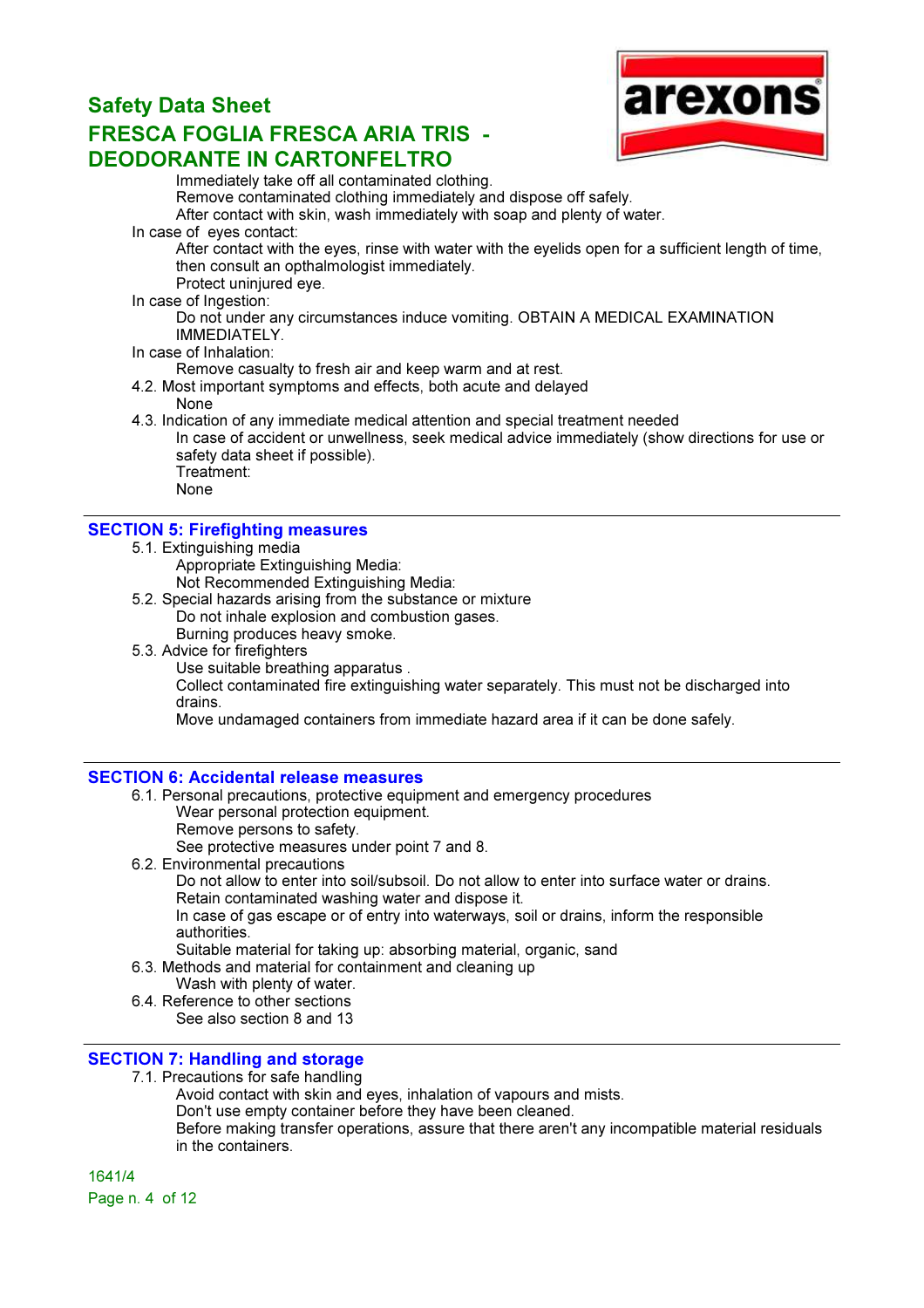

Contamined clothing should be changed before entering eating areas. Do not eat or drink while working. See also section 8 for recommended protective equipment. 7.2. Conditions for safe storage, including any incompatibilities

- Keep away from food, drink and feed. None in particular. Instructions as regards storage premises: Adequately ventilated premises.
- 7.3. Specific end use(s) None in particular

### SECTION 8: Exposure controls/personal protection

- 8.1. Control parameters
	- citral CAS: 5392-40-5

 ACGIH - TWA(8h): 5 ppm - Notes: (IFV), Skin, DSEN, A4 - Body weight eff, URT irr, eye dam

- DNEL Exposure Limit Values
	- 1-(1,2,3,4,5,6,7,8-octahydro-2,3,8,8-tetramethyl-2-naphthyl)ethan-1-one CAS: 54464-57-2 Worker Professional: 0.1011 03 - Exposure: Human Dermal - Frequency: Short Term, local effects

Worker Professional: 1.73 mg/kg - Exposure: Human Dermal - Frequency: Short Term, systemic effects

Worker Professional: 1.76 mg/m3 - Exposure: Human Inhalation - Frequency: Short Term, systemic effects

- PNEC Exposure Limit Values
	- 1-(1,2,3,4,5,6,7,8-octahydro-2,3,8,8-tetramethyl-2-naphthyl)ethan-1-one CAS: 54464-57-2 Target: Fresh Water - Value: 0.0028 mg/l
		- Target: Marine water Value: 0.00028 mg/l
		- Target: Freshwater sediments Value: 3.73 mg/kg
		- Target: Marine water sediments Value: 0.75 mg/kg
		- Target: Soil (agricultural) Value: 0.705 mg/kg
- 8.2. Exposure controls
- Eye protection:

Use close fitting safety goggles, don't use eye lens.

Protection for skin:

No special precaution must be adopted for normal use.

Protection for hands:

Use protective gloves that provides comprehensive protection, e.g. P.V.C., neoprene or rubber. Respiratory protection:

Not needed for normal use.

Thermal Hazards:

None

Environmental exposure controls:

None

Appropriate engineering controls:

**None** 

### SECTION 9: Physical and chemical properties

9.1. Information on basic physical and chemical properties

| <b>Properties</b>      | Value                                 | Method: | Notes: |
|------------------------|---------------------------------------|---------|--------|
| Appearance and colour: | Foglia di<br>cellulosa con<br>profumo | $- -$   | $- -$  |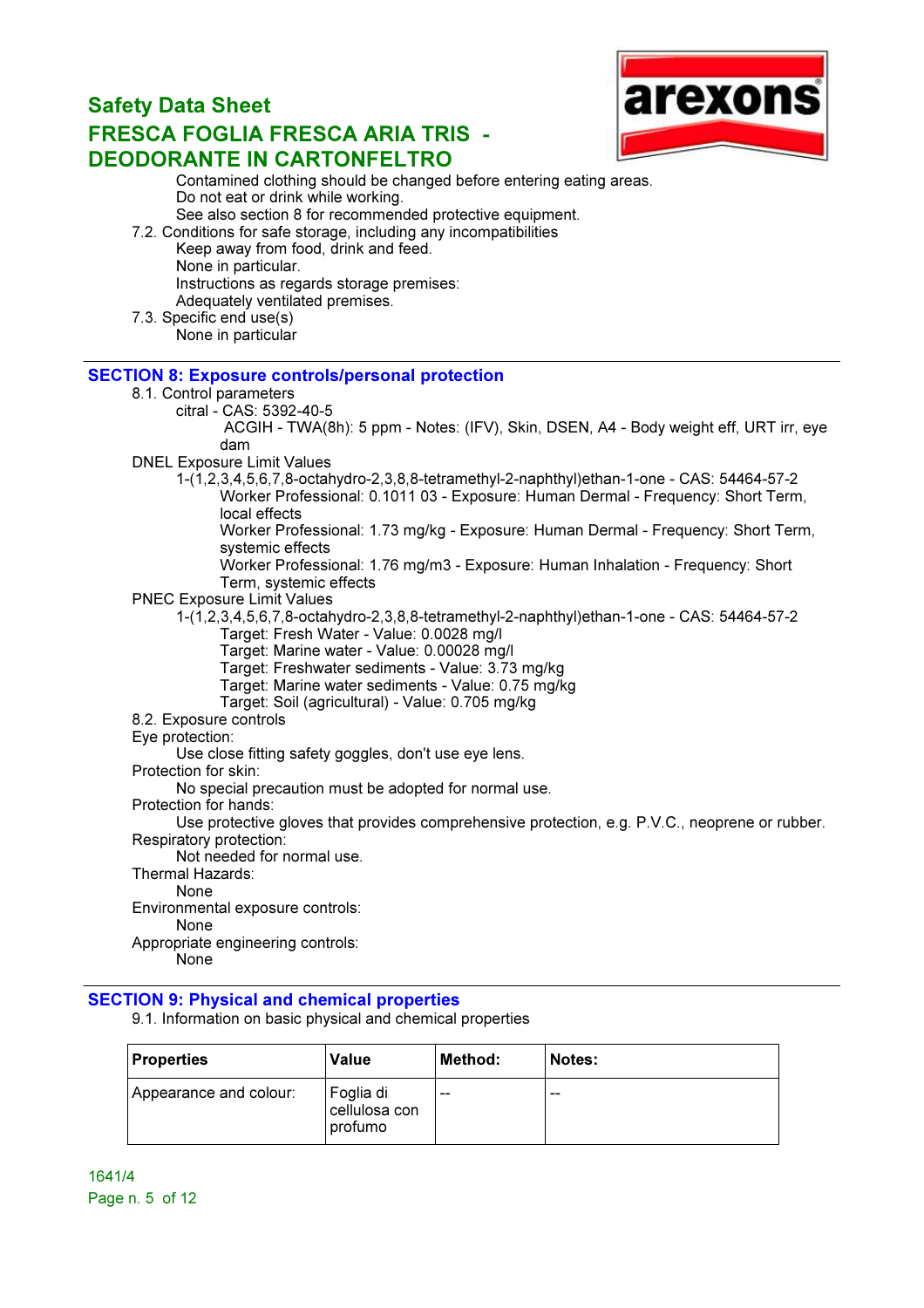

| Odour:                                           | Characteristic | $\overline{a}$           | --                       |
|--------------------------------------------------|----------------|--------------------------|--------------------------|
| Odour threshold:                                 | N.A.           | --                       | --                       |
| pH:                                              | N.A.           | $\overline{\phantom{a}}$ | $-$                      |
| Melting point / freezing<br>point:               | N.A.           | --                       | $-$                      |
| Initial boiling point and<br>boiling range:      | N.A.           | --                       | --                       |
| Flash point:                                     | N.A.           | --                       | $\overline{\phantom{a}}$ |
| Evaporation rate:                                | N.A.           | --                       | --                       |
| Solid/gas flammability:                          | N.A.           | --                       | --                       |
| Upper/lower flammability<br>or explosive limits: | N.A.           | --                       | --                       |
| Vapour pressure:                                 | N.A.           | $-$                      | $\overline{\phantom{a}}$ |
| Vapour density:                                  | N.A.           | --                       | $-$                      |
| Relative density:                                | N.A.           | --                       | $\overline{\phantom{a}}$ |
| Solubility in water:                             | N.A.           | --                       | <u>__</u>                |
| Solubility in oil:                               | N.A.           | --                       | --                       |
| Partition coefficient (n-<br>octanol/water):     | N.A.           | --                       | --                       |
| Auto-ignition temperature:                       | N.A.           | --                       | $-$                      |
| Decomposition<br>temperature:                    | N.A.           | --                       | $-$                      |
| Viscosity:                                       | N.A.           | --                       | $-$                      |
| Explosive properties:                            | N.A.           | --                       | --                       |
| Oxidizing properties:                            | N.A.           | --                       | --                       |

### 9.2. Other information

| <b>Properties</b>                       | Value | Method: | Notes: |
|-----------------------------------------|-------|---------|--------|
| Miscibility:                            | N.A.  | --      | --     |
| Fat Solubility:                         | N.A.  | --      | --     |
| Conductivity:                           | N.A.  | --      | --     |
| Substance Groups<br>relevant properties | N.A.  | --      | --     |

1641/4 Page n. 6 of 12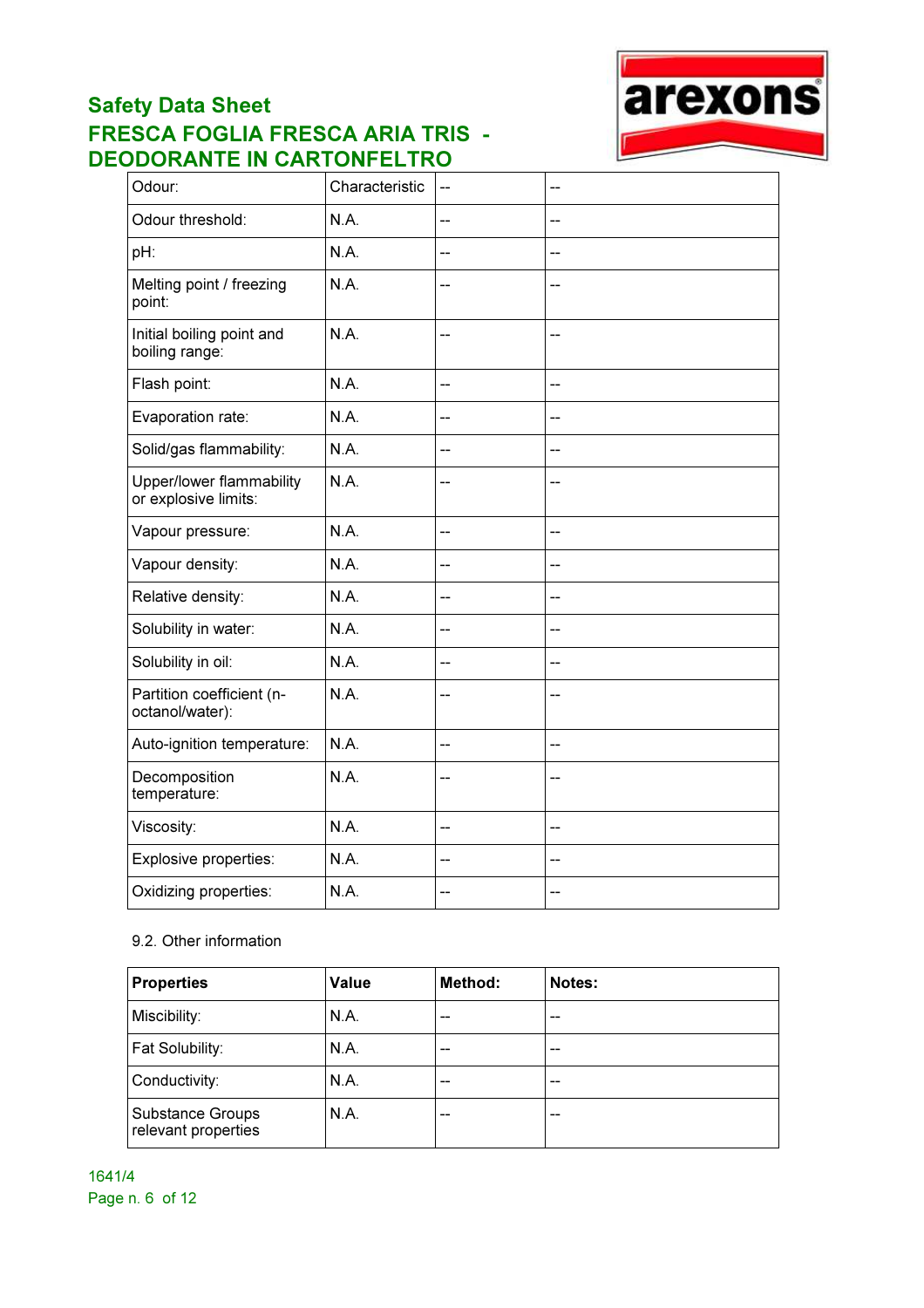

NA=not applicable

#### SECTION 10: Stability and reactivity

- 10.1. Reactivity
- Stable under normal conditions 10.2. Chemical stability
	- Stable under normal conditions
- 10.3. Possibility of hazardous reactions
- 10.4. Conditions to avoid Stable under normal conditions.
- 10.5. Incompatible materials None in particular.
- 10.6. Hazardous decomposition products None.

#### SECTION 11: Toxicological information

11.1. Information on toxicological effects

Toxicological information of the product:

FRESCA FOGLIA FRESCA ARIA TRIS - DEODORANTE IN CARTONFELTRO a) acute toxicity

Based on available data, the classification criteria are not met b) skin corrosion/irritation

- The product is classified: Skin Irrit. 2 H315
- c) serious eye damage/irritation
- The product is classified: Eye Irrit. 2 H319
- d) respiratory or skin sensitisation
- The product is classified: Skin Sens. 1B H317
- e) germ cell mutagenicity

Based on available data, the classification criteria are not met f) carcinogenicity

Based on available data, the classification criteria are not met g) reproductive toxicity

Based on available data, the classification criteria are not met h) STOT-single exposure

Based on available data, the classification criteria are not met i) STOT-repeated exposure

Based on available data, the classification criteria are not met i) aspiration hazard

Based on available data, the classification criteria are not met Toxicological information of the main substances found in the product: 2,6-dimethyloct-7-en-2-ol - CAS: 18479-58-8 a) acute toxicity: Test: LD50 - Route: Oral - Species: Rat = 3600 mg/kg Test: LD50 - Route: Skin - Species: Rabbit > 5000 mg/kg PARA-TERT-BUTYLCYCLOHEXYL ACETATE - CAS: 32210-23-4 a) acute toxicity: Test: LD50 - Route: Skin > 5000 mg/kg Test: LD50 - Route: Oral 3370 mg/kg Test: LD50 - Route: Inhalation > 100 mg/l 1-(1,2,3,4,5,6,7,8-octahydro-2,3,8,8-tetramethyl-2-naphthyl)ethan-1-one - CAS: 54464-57-2 1641/4

Page n. 7 of 12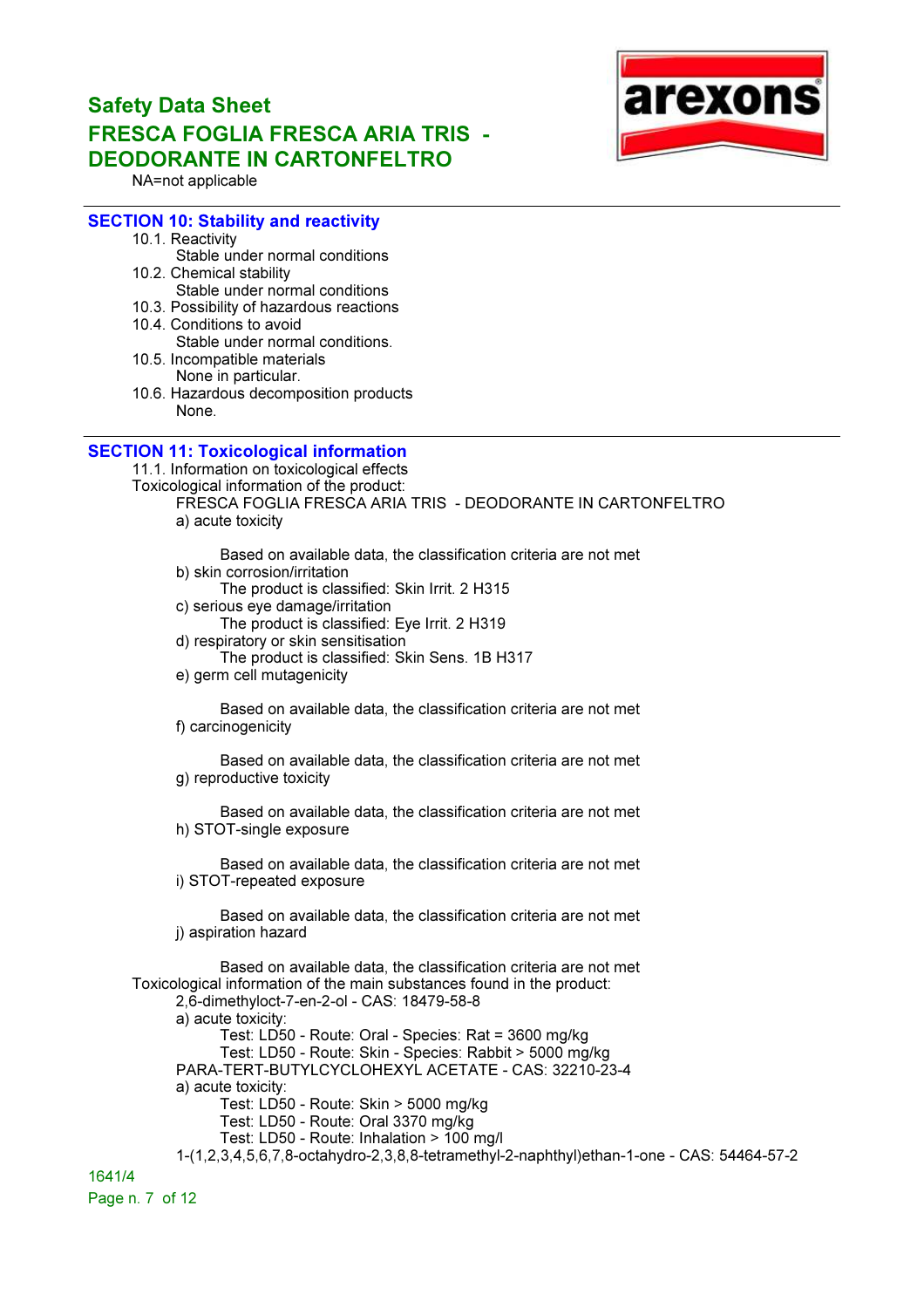

a) acute toxicity: Test: LD50 - Route: Oral - Species: Rat > 5000 mg/kg Test: LD50 - Route: Skin - Species: Rabbit > 5000 mg/kg 2-Methylundecanal - CAS: 110-41-8 a) acute toxicity: Test: LD50 - Route: Oral - Species: Rat > 5000 mg/kg Test: LD50 - Route: Skin - Species: Rabbit > 10000 mg/kg

### SECTION 12: Ecological information

12.1. Toxicity Adopt good working practices, so that the product is not released into the environment. 2,6-dimethyloct-7-en-2-ol - CAS: 18479-58-8 a) Aquatic acute toxicity: Endpoint: LC50 - Species: Fish > 4.81 mg/l - Duration h: 96 Endpoint: LC50 - Species: Daphnia = 5.70 mg/l - Duration h: 48 Endpoint: EC50 - Species: Algae = 3.88 mg/l - Duration h: 72 PARA-TERT-BUTYLCYCLOHEXYL ACETATE - CAS: 32210-23-4 a) Aquatic acute toxicity: Endpoint: EC50 - Species: Fish 14.9 mg/l - Notes: DIN38412 Endpoint: LC50 - Species: Fish 14.9 mg/l - Duration h: 48 1-(1,2,3,4,5,6,7,8-octahydro-2,3,8,8-tetramethyl-2-naphthyl)ethan-1-one - CAS: 54464-57-2 a) Aquatic acute toxicity: Endpoint: LC50 - Species: Fish 1.30 mg/l - Duration h: 96 Endpoint: EC50 - Species: Daphnia 1.38 mg/l - Duration h: 48 Endpoint: EC50 - Species: Algae 2.60 mg/l - Duration h: 72 2-Methylundecanal - CAS: 110-41-8 a) Aquatic acute toxicity: Endpoint: LC50 - Species: Fish = 0.35 mg/l - Duration h: 96 Endpoint: EC50 - Species: Daphnia = 0.21 mg/l - Duration h: 48 Endpoint: EC50 - Species: Algae = 0.18 mg/l - Duration h: 72 Endpoint: NOEC - Species: Algae = 0.089 mg/l - Duration h: 72 Alpha-cedrene - CAS: 469-61-4 a) Aquatic acute toxicity: Endpoint: EC50 - Species: Daphnia 0.05 mg/kg 1-(1,2,3,4,6,7,8,8a-octahydro-2,3,8,8-tetramethyl-2-naphthyl)ethan-1-one - CAS: 68155-67-9 a) Aquatic acute toxicity: Endpoint: LC50 - Species: Fish 1.30 mg/l - Duration h: 96 Endpoint: EC50 - Species: Daphnia 1.38 mg/l - Duration h: 48 Endpoint: EC50 - Species: Algae 2.6 mg/l - Duration h: 72 12.2. Persistence and degradability None N.A. 12.3. Bioaccumulative potential N.A. 12.4. Mobility in soil N.A. 12.5. Results of PBT and vPvB assessment vPvB Substances: None - PBT Substances: None 12.6. Other adverse effects None

#### SECTION 13: Disposal considerations

13.1. Waste treatment methods Recover if possible. In so doing, comply with the local and national regulations currently in force.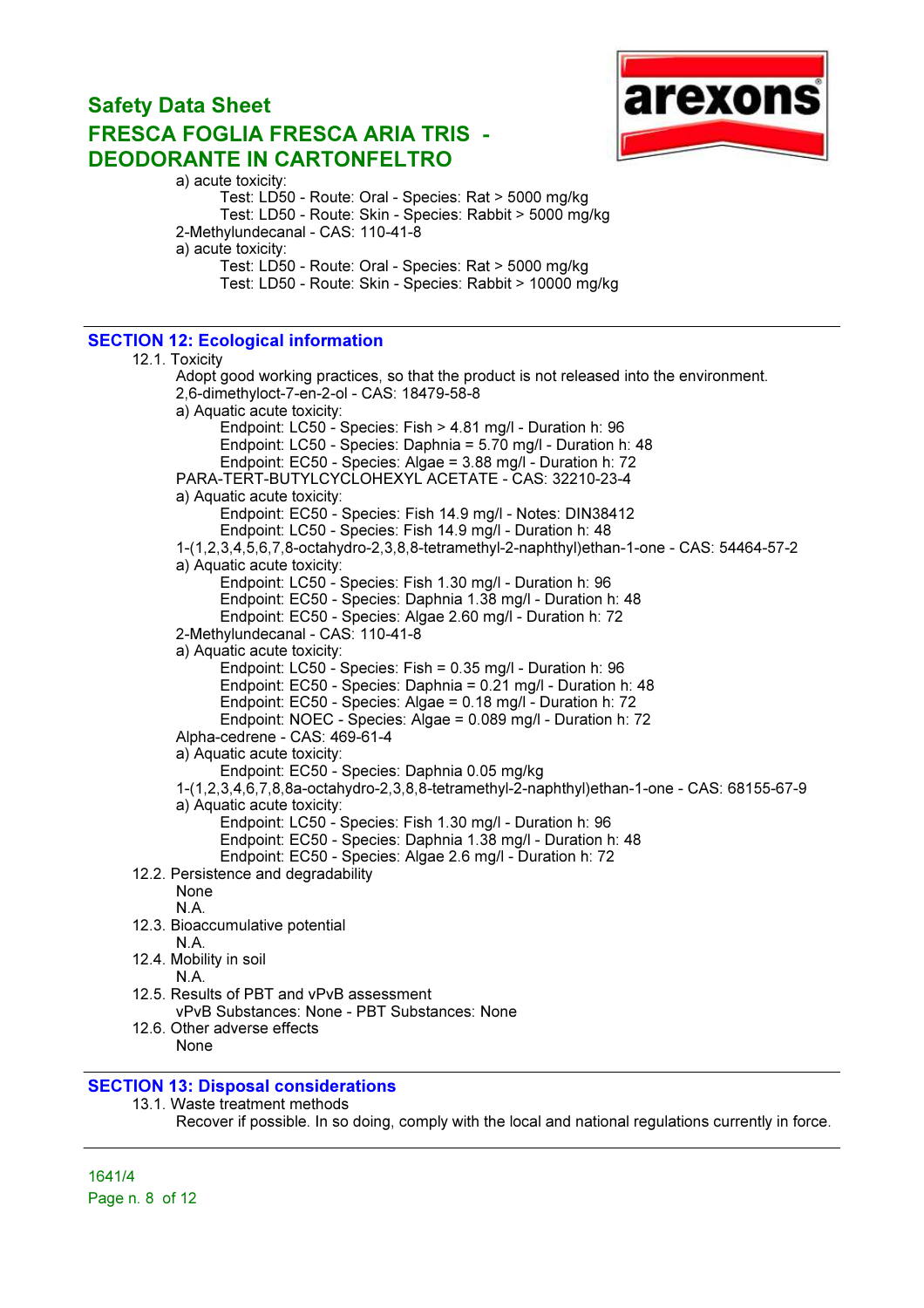### Safety Data Sheet FRESCA FOGLIA FRESCA ARIA TRIS - DEODORANTE IN CARTONFELTRO SECTION 14: Transport information





| 14.1. UN number                    |                                     |                                                                          |
|------------------------------------|-------------------------------------|--------------------------------------------------------------------------|
| <b>ADR-UN Number:</b>              |                                     | 3077                                                                     |
| IATA-UN Number:                    |                                     | 3077                                                                     |
| IMDG-UN Number:                    |                                     | 3077                                                                     |
| 14.2. UN proper shipping name      |                                     |                                                                          |
| ADR-Shipping Name:                 |                                     | ENVIRONMENTALLY HAZARDOUS SUBSTANCE, SOLID,                              |
|                                    |                                     | N.O.S. (CEDROL, 2-Methylundecanal)                                       |
| IATA-Shipping Name:                |                                     | ENVIRONMENTALLY HAZARDOUS SUBSTANCE, SOLID,                              |
|                                    |                                     | N.O.S.(CEDROL, 2-Methylundecanal)                                        |
| IMDG-Shipping Name:                |                                     | ENVIRONMENTALLY HAZARDOUS SUBSTANCE, SOLID,                              |
|                                    |                                     | N.O.S.(CEDROL, 2-Methylundecanal)                                        |
| 14.3. Transport hazard class(es)   |                                     |                                                                          |
| ADR-Class:                         |                                     | 9                                                                        |
|                                    | ADR - Hazard identification number: | 90                                                                       |
| IATA-Class:                        |                                     | 9                                                                        |
| IATA-Label:                        |                                     | 9                                                                        |
| IMDG-Class:                        |                                     | 9                                                                        |
| 14.4. Packing group                |                                     |                                                                          |
| ADR-Packing Group:                 |                                     | $\mathbf{III}$                                                           |
| IATA-Packing group:                |                                     | Ш                                                                        |
| IMDG-Packing group:                |                                     | III                                                                      |
| 14.5. Environmental hazards        |                                     |                                                                          |
|                                    | <b>ADR-Enviromental Pollutant:</b>  | No                                                                       |
| IMDG-Marine pollutant:             |                                     | No                                                                       |
| 14.6. Special precautions for user |                                     |                                                                          |
| ADR-Subsidiary risks:              |                                     |                                                                          |
| ADR-S.P.:                          |                                     | 274 335 375 601                                                          |
|                                    |                                     | ADR-Transport category (Tunnel restriction code): 3 (-)                  |
|                                    | IATA-Passenger Aircraft:            | 956                                                                      |
| IATA-Subsidiary risks:             |                                     |                                                                          |
| IATA-Cargo Aircraft:               |                                     | 956                                                                      |
| IATA-S.P.:                         |                                     | A97 A158 A179 A197                                                       |
| IATA-ERG:                          |                                     | 9L                                                                       |
| IMDG-EmS:                          |                                     | $F-A,$                                                                   |
|                                    |                                     | $S-F$                                                                    |
| IMDG-Subsidiary risks:             | IMDG-Stowage and handling:          |                                                                          |
| IMDG-Segregation:                  |                                     | Category A SW23                                                          |
|                                    |                                     | 14.7. Transport in bulk according to Annex II of Marpol and the IBC Code |
| No                                 |                                     |                                                                          |
| Limited Quantity: 5 kg             |                                     |                                                                          |
| Exempted Quantity: E1              |                                     |                                                                          |
|                                    |                                     |                                                                          |

### SECTION 15: Regulatory information

15.1. Safety, health and environmental regulations/legislation specific for the substance or mixture Dir. 98/24/EC (Risks related to chemical agents at work) Dir. 2000/39/EC (Occupational exposure limit values) Regulation (EC) n. 1907/2006 (REACH) Regulation (EC) n. 1272/2008 (CLP) Regulation  $\overline{(EC)}$  n. 790/2009  $\overline{(ATP \ 1 \ CLP)}$  and  $\overline{(EU)}$  n. 758/2013

1641/4 Page n. 9 of 12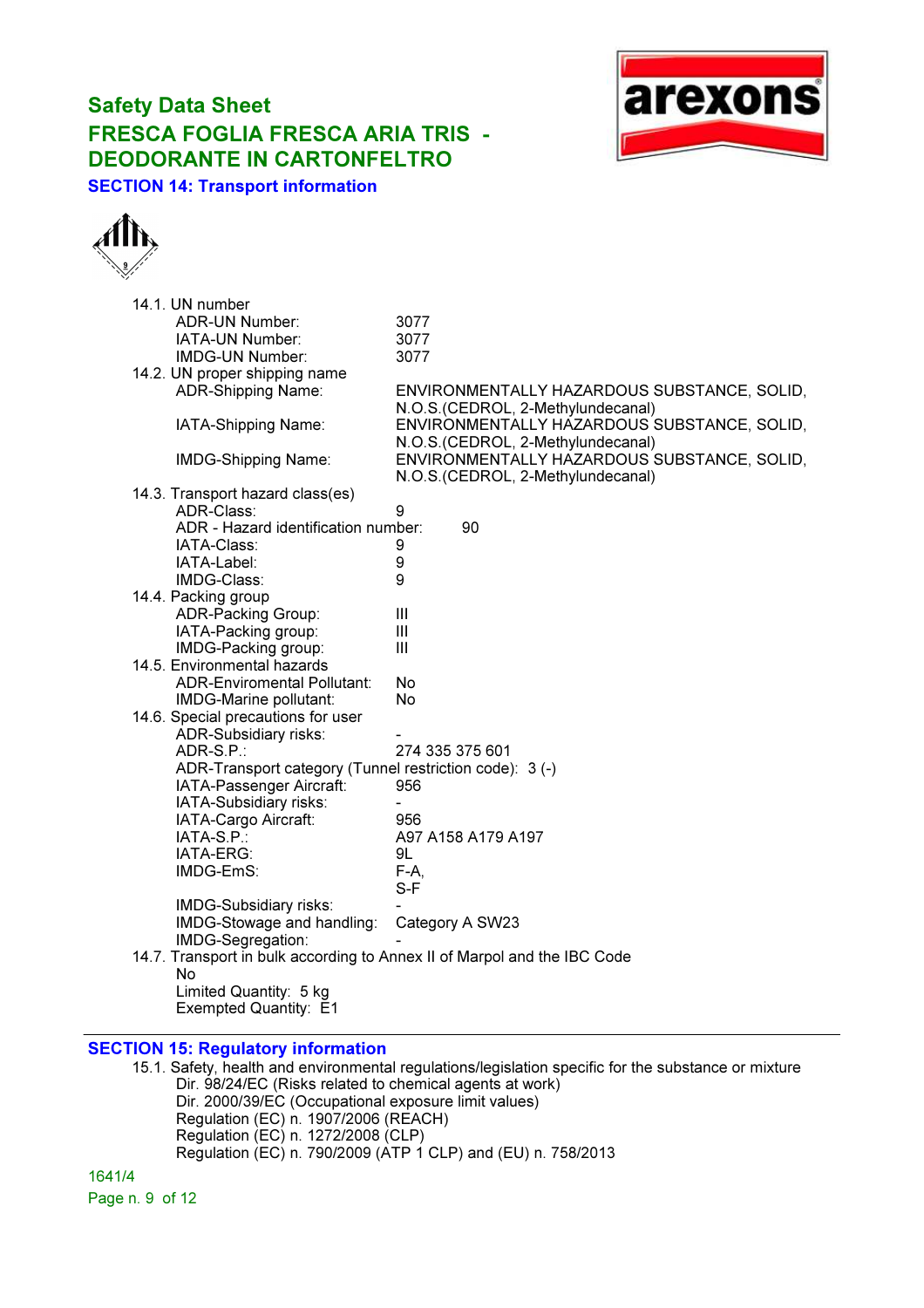### Safety Data Sheet FRESCA FOGLIA FRESCA ARIA TRIS - DEODORANTE IN CARTONFELTRO Regulation (EU) 2015/830



Regulation (EU) n. 286/2011 (ATP 2 CLP) Regulation (EU) n. 618/2012 (ATP 3 CLP) Regulation (EU) n. 487/2013 (ATP 4 CLP) Regulation (EU) n. 944/2013 (ATP 5 CLP) Regulation (EU) n. 605/2014 (ATP 6 CLP) Regulation (EU) n. 2015/1221 (ATP 7 CLP) Regulation (EU) n. 2016/918 (ATP 8 CLP) Regulation (EU) n. 2016/1179 (ATP 9 CLP) Regulation (EU) n. 2017/776 (ATP 10 CLP) Restrictions related to the product or the substances contained according to Annex XVII Regulation (EC) 1907/2006 (REACH) and subsequent modifications: None Volatile Organic compounds - VOCs = 0.01 % Volatile Organic compounds - VOCs = 0.10 g/Kg Volatile Organic compounds - VOCs = 0.09 g/l Where applicable, refer to the following regulatory provisions : Directive 2012/18/EU (Seveso III) Regulation (EC) nr 648/2004 (detergents). Dir. 2004/42/EC (VOC directive) Provisions related to directive EU 2012/18 (Seveso III): Seveso III category according to Annex 1, part 1 Product belongs to category: E2 15.2. Chemical safety assessment No Chemical Safety Assessment has been carried out for the mixture. Substances for which a Chemical Safety Assessment has been carried out: None

#### SECTION 16: Other information

Text of phrases referred to under heading 3:

H315 Causes skin irritation.

H319 Causes serious eye irritation.

H317 May cause an allergic skin reaction.

H412 Harmful to aquatic life with long lasting effects.

H411 Toxic to aquatic life with long lasting effects.

H410 Very toxic to aquatic life with long lasting effects.

H400 Very toxic to aquatic life.

H304 May be fatal if swallowed and enters airways.

| Hazard class and<br>hazard category | Code     | <b>Description</b>               |
|-------------------------------------|----------|----------------------------------|
| Asp. Tox. 1                         | 3.10/1   | Aspiration hazard, Category 1    |
| Skin Irrit. 2                       | 3.2/2    | Skin irritation, Category 2      |
| Eye Irrit. 2                        | 3.3/2    | Eye irritation, Category 2       |
| Skin Sens. 1                        | 3.4.2/1  | Skin Sensitisation, Category 1   |
| Skin Sens, 1B                       | 3.4.2/1B | Skin Sensitisation, Category 1B  |
| Aquatic Acute 1                     | 4.1/A1   | Acute aquatic hazard, category 1 |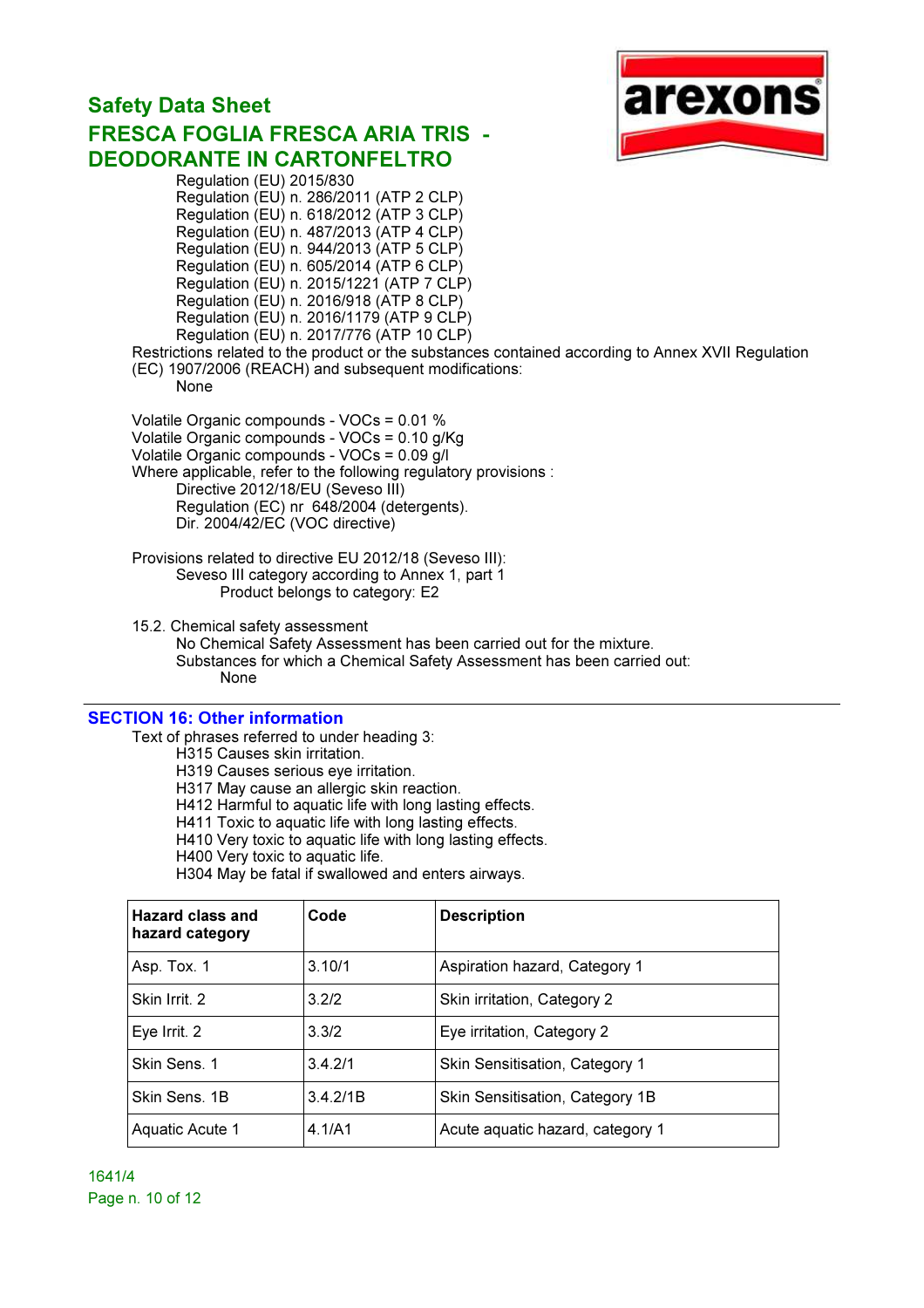

| Aquatic Chronic 1 | 4.1/C1 | Chronic (long term) aquatic hazard, category 1 |
|-------------------|--------|------------------------------------------------|
| Aquatic Chronic 2 | 4.1/C2 | Chronic (long term) aquatic hazard, category 2 |
| Aquatic Chronic 3 | 4.1/C3 | Chronic (long term) aquatic hazard, category 3 |

Paragraphs modified from the previous revision:

SECTION 1: Identification of the substance/mixture and of the company/undertaking SECTION 2: Hazards identification SECTION 3: Composition/information on ingredients SECTION 4: First aid measures SECTION 5: Firefighting measures SECTION 8: Exposure controls/personal protection SECTION 11: Toxicological information SECTION 12: Ecological information SECTION 14: Transport information SECTION 15: Regulatory information SECTION 16: Other information

Classification and procedure used to derive the classification for mixtures according to Regulation (EC) 1272/2008 [CLP]:

| Classification according to Regulation (EC) Nr.<br>1272/2008 | <b>Classification procedure</b> |
|--------------------------------------------------------------|---------------------------------|
| Skin Irrit. 2, H315                                          | Calculation method              |
| Eye Irrit. 2, H319                                           | Calculation method              |
| Skin Sens. 1B, H317                                          | Calculation method              |
| Aquatic Chronic 2, H411                                      | Calculation method              |

This document was prepared by a competent person who has received appropriate training. Main bibliographic sources:

ECDIN - Environmental Chemicals Data and Information Network - Joint Research Centre, Commission of the European Communities

SAX's DANGEROUS PROPERTIES OF INDUSTRIAL MATERIALS - Eight Edition - Van Nostrand Reinold

The information contained herein is based on our state of knowledge at the above-specified date. It refers solely to the product indicated and constitutes no guarantee of particular quality.

It is the duty of the user to ensure that this information is appropriate and complete with respect to the specific use intended.

This MSDS cancels and replaces any preceding release.

| ADR:    | European Agreement concerning the International Carriage of    |
|---------|----------------------------------------------------------------|
|         | Dangerous Goods by Road.                                       |
| ATE:    | <b>Acute Toxicity Estimate</b>                                 |
| ATEmix: | Acute toxicity Estimate (Mixtures)                             |
| CAS:    | Chemical Abstracts Service (division of the American Chemical  |
|         | Society).                                                      |
| CLP:    | Classification, Labeling, Packaging.                           |
| DNEL:   | Derived No Effect Level.                                       |
| EINECS: | European Inventory of Existing Commercial Chemical Substances. |
|         |                                                                |

1641/4 Page n. 11 of 12